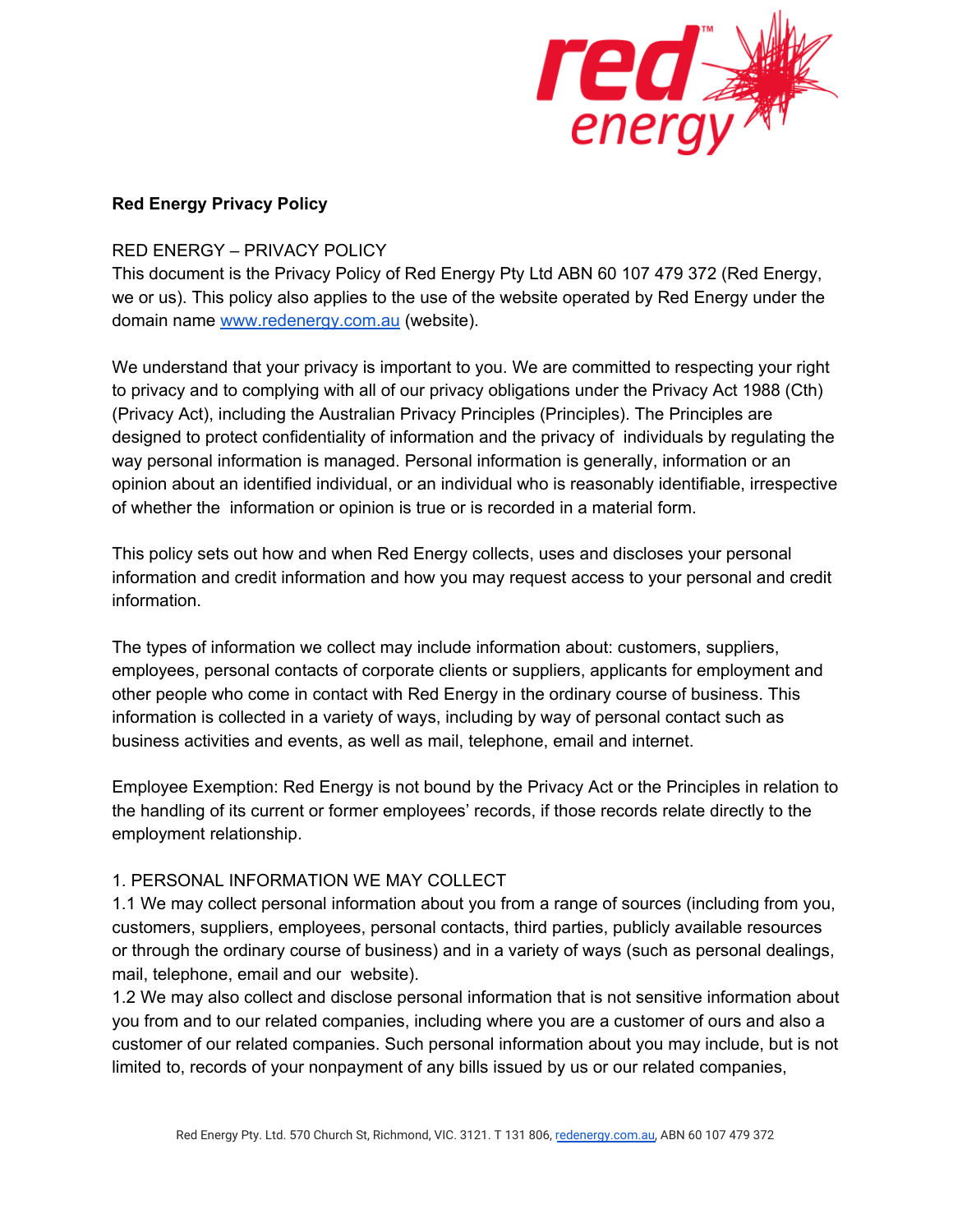

details of overdue payment on your account(s) or a disconnection (including due to your non-payment).

1.3 The types of personal information we collect about you may include your name, addresses, telephone number, other contact details (including email addresses), credit history, identification details, concession or discount entitlements and details of any other interactions that you have with us. We will only collect your sensitive information (as that term is defined in the Privacy Act, including information such as health records and the use of life support equipment at your premises) with your consent or if required by law.

1.4 In most cases, you will have to identify yourself when you deal with us (such as when you become a customer of ours or make an enquiry with us). If it is appropriate and practical in the circumstances, you may be able to remain anonymous or use a pseudonym when you deal with us.

1.5 You do not have to provide us with your personal information, but if you don't, we may not be able to provide you with our goods and services, either to the same standard or at all. It is important that your personal information and any other information you give us is correct and that you inform us of any changes.

1.6 By registering for any of our online services, you confirm that you are either the account holder or are authorised by the account holder to access the accounts for which you have registered, or for any account that you add to your online profile in the future.

1.7 By signing up with us or where you provide us with your details on this website, you agree that we (or any of our Australian related companies, service providers or other business parties) may contact you by any means (including by SMS or e-mail) in the future (even if you cease being a customer of or otherwise cease acquiring services from us) to let you know about goods, services, promotions, competitions or special offers which may be of interest to you. We may also disclose your information with other persons or entities who assist us in providing our services or running competitions or promotions or with other companies who provide prizes for competitions. If you do not wish for your personal information to be used for marketing, special offers or promotional purposes, you can opt-out by contacting our Customer Service Team on 131806, emailing us at enquiries@redenergy.com.au or visiting our "Contact Us" page on our website at <https://www.redenergy.com.au/contactus>.

## 2. WHY WE COLLECT AND HOW WE USE YOUR PERSONAL INFORMATION

2.1 We will collect (or voluntarily receive) and use your personal information for the purpose of undertaking our business activities, including enabling us to: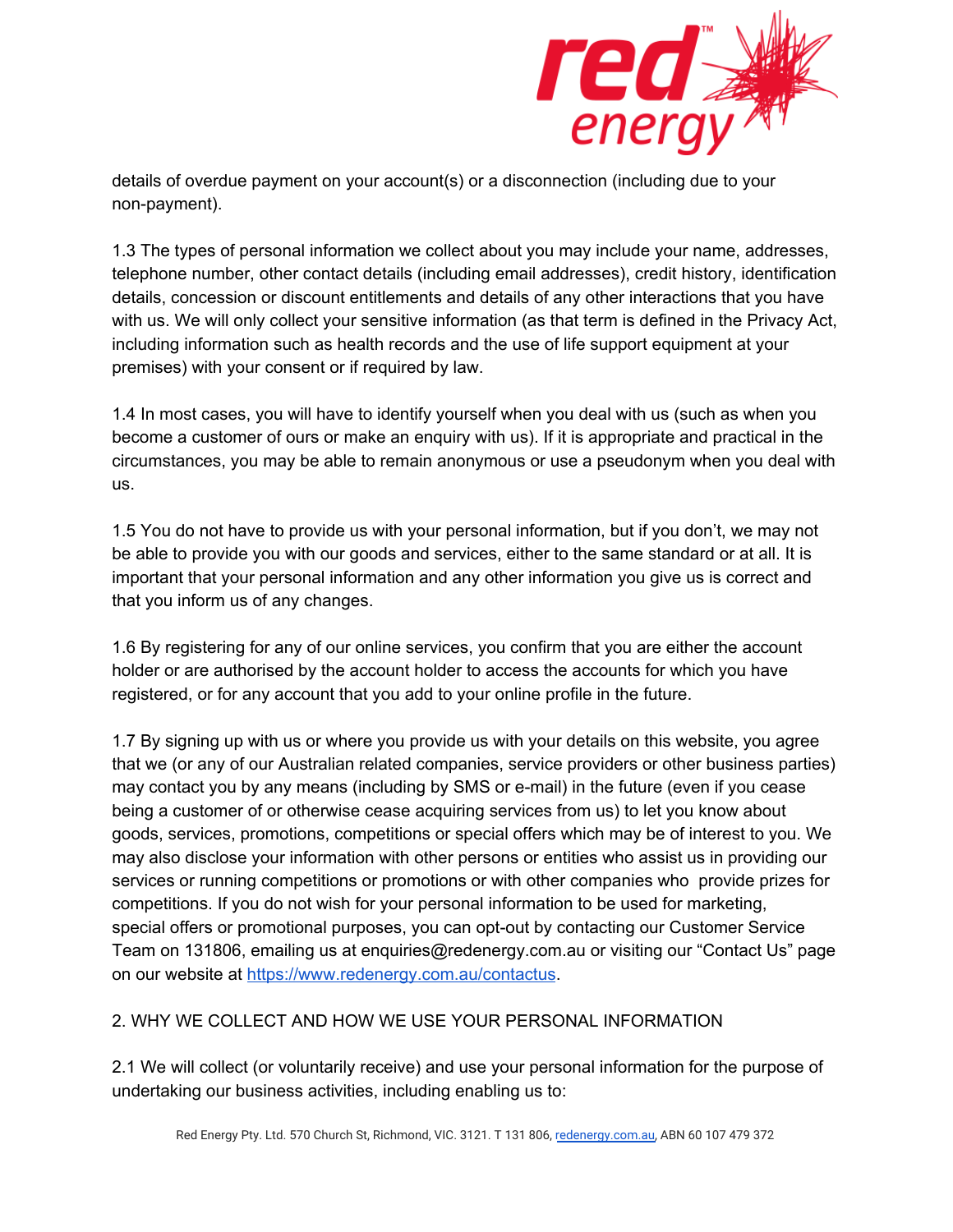

(1) provide you with our goods and services, including to provide energy to you;

(2) managing our relationship with you, including carrying out our responsibilities, or exercising our rights under our energy supply agreement with you;

(3) carry out credit checks or otherwise assess your creditworthiness;

(4) market our products and services, promotions or other services which we consider may be of interest to you;

(5) update our records and keep your contact details up to date;

- (6) respond to any enquiries you make or any complaints that you lodge with us;
- (7) conduct, or contact you for the purpose of market research (even if you cease being a customer of or otherwise cease acquiring services from us);
- (8) collect debts;
- (9) where you are a customer for Solar and/or Battery, use data obtained from your energy monitoring device (which may include system health, consumption and time of use information) to assess your energy patterns for research purposes or otherwise access your data to conduct our business as required;
- (10) implement any scheme for the payment of rebates or granting of concessions to customers;
- (11) help us research the needs of our customers and to market our products and services with a better understanding of your needs and the needs of customers generally;

(12) conduct research for the purposes of improving existing products or services or creating new products or services;

(13) provide you with any services you have requested; or

(14) implement any Federal, State or Local based Government incentive scheme.

## 3. YOUR CREDIT INFORMATION

3.1 This section of our Privacy Policy is our Credit Reporting Policy, which sets out how we will collect, use, hold and disclose your credit information. As we provide our services to you on credit (that is, you will pay for those products or services after we start providing them to you), we are a credit provider for the purposes of the Privacy Act.

3.2 We may collect your credit information from you or from third parties, including from credit reporting bodies and other credit providers, in order to assist us in determining whether we will provide our services to you on credit. The type of credit information that we collect about you includes your name, address and contact details, your gender and date of birth, your credit history (including any repayments or late repayments you have made), details of any credit you have sought or obtained from other credit providers, any credit score that a credit reporting body can provide to us and details of any credit-related court proceedings or insolvency applications that relate to you.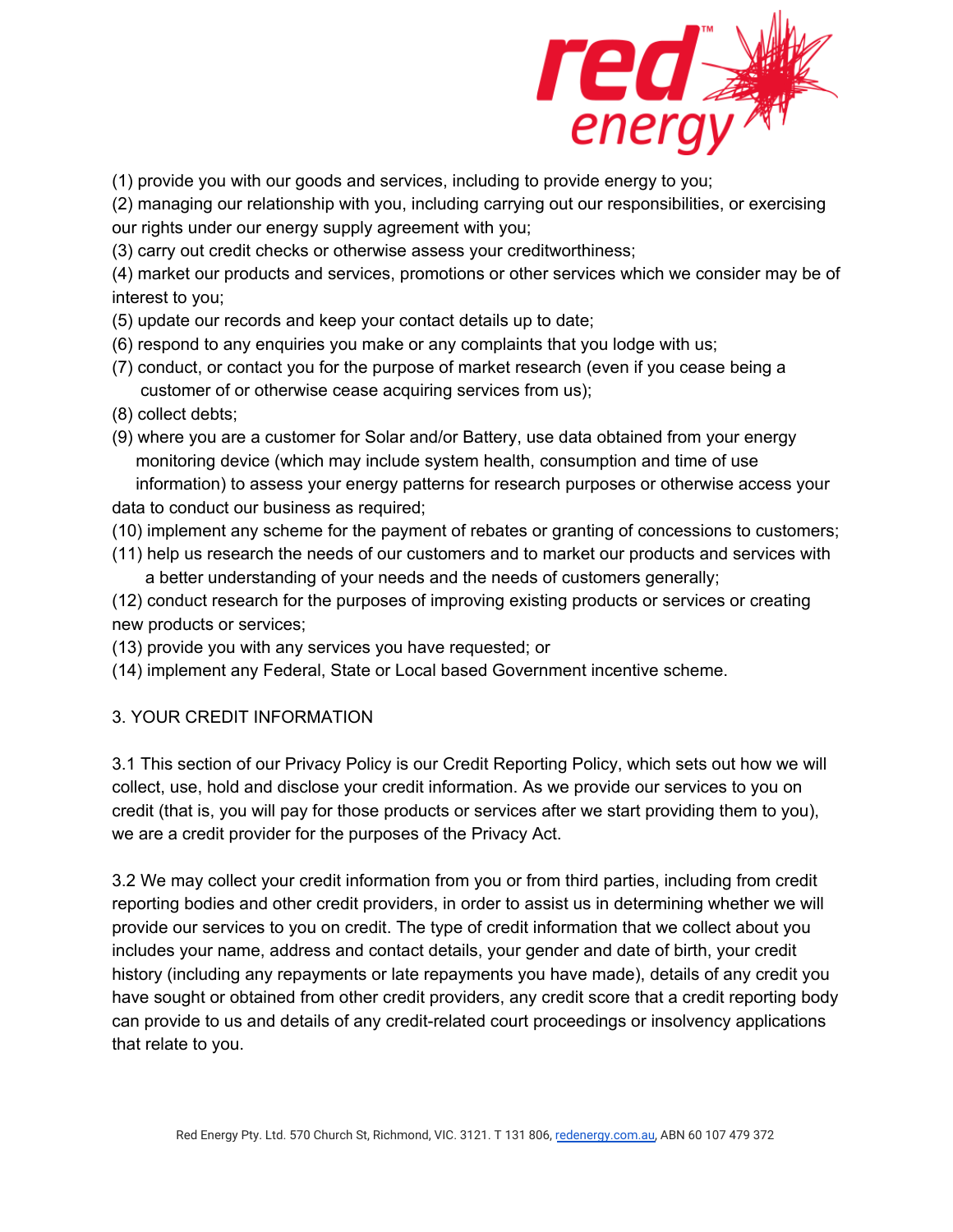

3.3 We may use and disclose your credit information as permitted by Part IIIA of the Privacy Act and the Credit Reporting Code and for the purpose of performing our business functions. These purposes include:

(1) using your credit information to assess any application for credit that you make to us;

(2) using your credit information to collect overdue payments that you owe to us;

(3) disclosing your credit information to credit reporting bodies (which collect different types of credit information about individuals and use that information to provide a credit assessment service to their customers);

(4) disclosing your credit information to debt collectors, credit management agencies and other third parties that act on our behalf;

(5) disclosing your credit information to any third party that guarantees the credit that we provide to you;

(6) to respond to any access or correction requests that you make to us, a credit reporting provider or another credit provider;

(7) to respond to any complaint that you make, whether to us, the Office of the Australian Information Commissioner (OAIC) or any provider of a recognised external dispute resolution scheme;

(8) any purposes required by law or the order of a court or tribunal; and

(9) any other purpose to which you expressly consent.

3.4 Where required by law, we will make a written note (which may be kept in electronic form) of any use or disclosure that we make relating to your credit information.

3.5 We may disclose your credit information to Veda and/or DBCC Pty Ltd trading as Dun & Bradstreet, our credit reporting bodies (CRBs); and these CRBs may provide us with reports that include your consumer and commercial credit worthiness to assist us in assessing your credit worthiness for your application for consumer credit. We may disclose the following credit information to our CRBs:

(1) your identification information and details of the credit that we have provided to you;

(2) that you have defaulted on your credit obligations (where your payments are more than 60 days overdue and exceed \$150 and we have given you 14 days prior notice of our intention to default list you); and

(3) that in our opinion you have committed a serious credit infringement.

3.6 You may request that our CRBs do not use your credit reporting information for the purpose of pre-screening our direct marketing. If you (or your related company or other entity) make an application for credit to us or you offer to guarantee credit that we propose to provide to your related company or other entity, and we subsequently refuse your application or offer based on information provided to us by a credit reporting body about you, we will inform you of this. We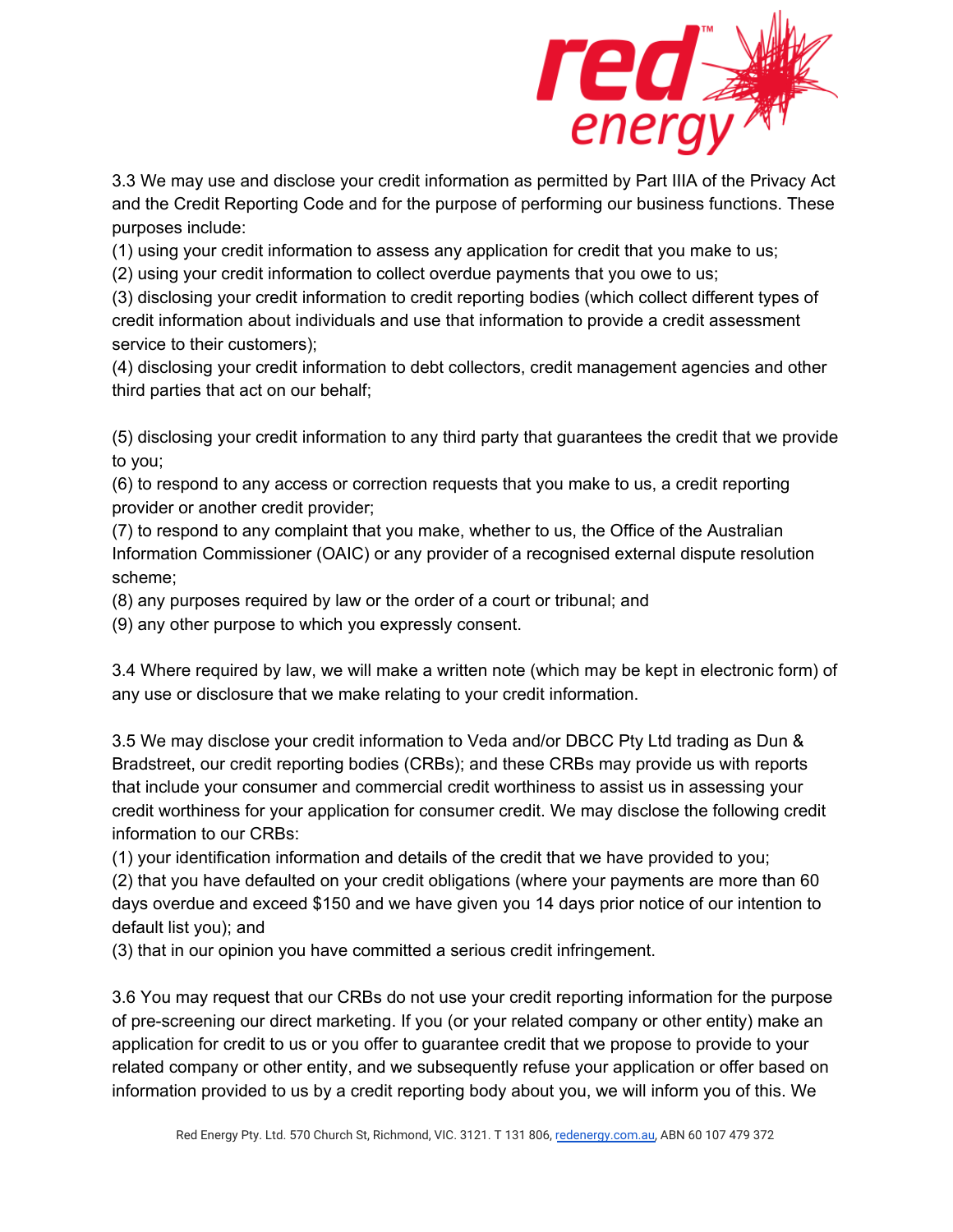

will provide you with the name and contact details of that body and any other information required by law to be provided to you.

3.7 We take reasonable steps to ensure that the credit information that we hold about you is protected from misuse and loss and from unauthorised access, modification or disclosure. We will securely store all credit information that we collect or hold about you in an electronic system located in Australia.

3.8 You may lodge a request for access to, or the correction of, any credit information that we hold about you in accordance with section 6 of this Privacy Policy. We will correct any credit information that we hold about you where we are satisfied that the information that we hold is inaccurate, out-of-date, incomplete, irrelevant or misleading. If we need to, we may consult with other credit providers and credit reporting bodies about your correction request. If we correct your credit information:

(1) after you make a correction request, we will advise you (and each other credit provider and credit reporting body to which we have previously disclosed that information) that we have made a correction to your credit information; or

(2) without you first making a correction request, we will take reasonable steps to advise you (and, unless it is impracticable for us to do so, each other credit provider and credit reporting body and any other entities to which we have previously disclosed that credit information) that we have corrected your credit information.

3.9 You may lodge a complaint if you believe that we have failed to comply with Part IIIA of the Privacy Act or the Credit Reporting Code. If your complaint relates to access to or correction of your credit information, then you may lodge a complaint directly with the OAIC (see http://www.oaic.gov.au for more information on how to do this) or with a provider of a recognised external dispute resolution scheme as notified by us. If your complaint does not relate to these matters, you must make your complaint to us in accordance with section 6 of this policy.

3.10 If you have made a complaint about your credit information but we disclose your credit information before your complaint is resolved, we will also tell the recipient that you have made a complaint in relation to the information that we are disclosing to them. If you lodge a complaint regarding the correction of your credit information, we will advise each other credit provider and credit reporting body to which we previously disclosed your information that you have made a correction complaint in relation to that information. We will also advise these entities of the outcome of your complaint, unless it is impracticable or illegal for us to do so.

## 4. HOW WE MAY DISCLOSE YOUR PERSONAL INFORMATION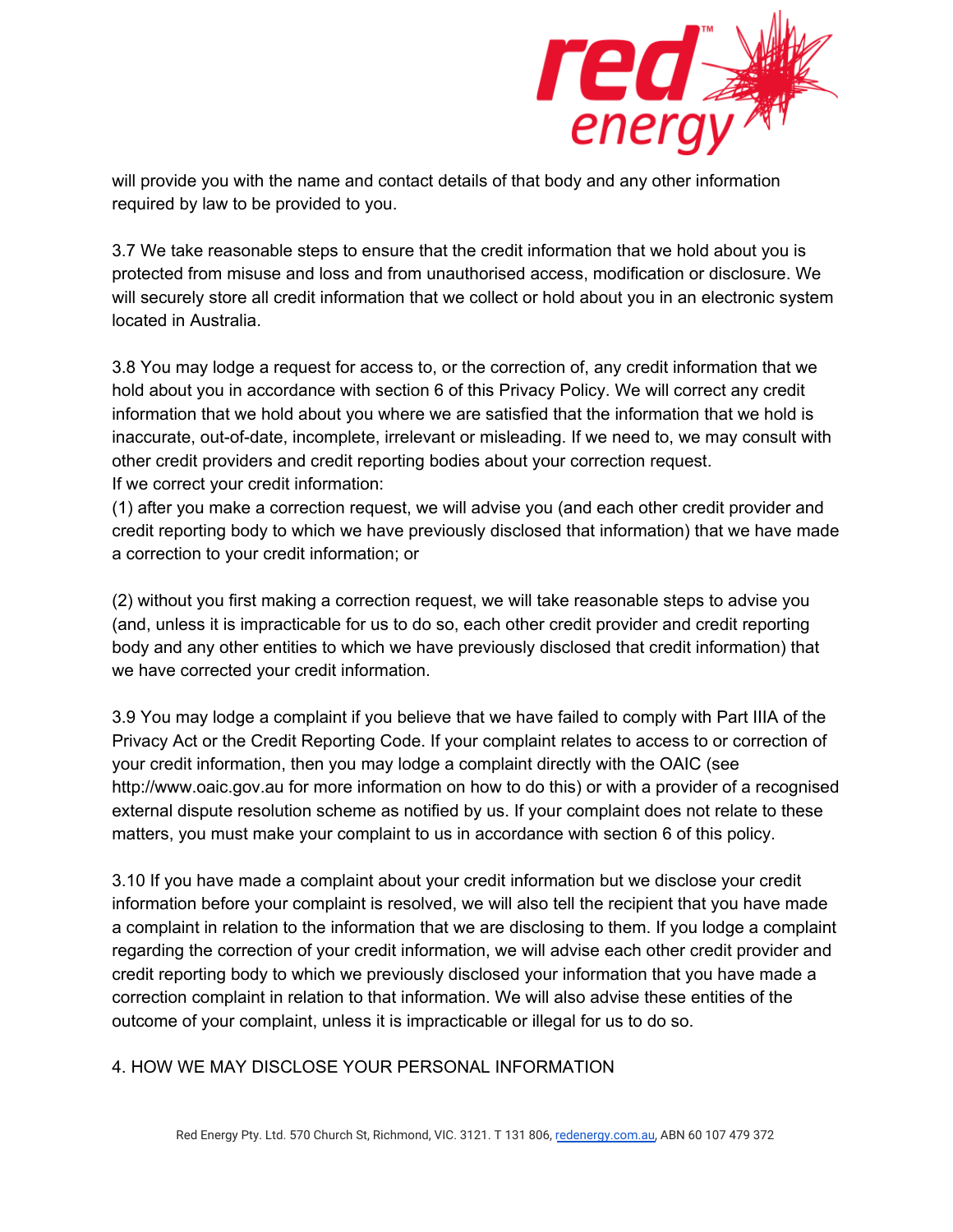

4.1 We may disclose your personal information to:

(1) our related companies;

(2) any network operator that we work with to supply energy to you;

(3) any of our service providers and business partners, including organisations that assist us with billing, meter reading, connections and repairs, marketing our products or goods or services, debt collections, market research, technology and security services, including our service providers in the Netherlands who provide data management services and our home products installers and manufacturers for Solar and Battery whose servers are located in the USA;

(4) any other third party on a confidential basis in the course of delivering energy and other products and related services to you and to achieve the purposes specified in section 2 of this Privacy Policy;

(5) government and/or regulatory authorities (where required or authorised by law); or

(6) our professional advisers (including lawyers, business advisers and auditors).

4.2 You agree to these disclosures in accordance with the safeguards in this privacy policy (consequently Australian Privacy Principle 8.1 will not apply to such disclosures).

# 5. SECURITY OF YOUR PERSONAL AND CREDIT INFORMATION

5.1 We will take all reasonable steps such as those set out in our Security Policy to ensure that your personal and credit information is kept securely and not misused, interfered with or disclosed unless in accordance with this Privacy Policy. A summary of our Security Policy is available at https://www.redenergy.com.au/security/index.html. We will destroy your personal information where it is no longer necessary to retain it or to fulfil the purposes for which it was collected or as required by law. We will retain your credit information for any periods required by law or where we need to retain that information for the purposes for which it was collected, after which we will destroy or delete it.

# 6. ACCESS, CORRECTION & COMPLAINTS

6.1 You can request more information about the way we manage your personal information and credit information (including access to or correcting your personal information or your credit information if you believe it is inaccurate, incomplete, not up-to-date, irrelevant or misleading) or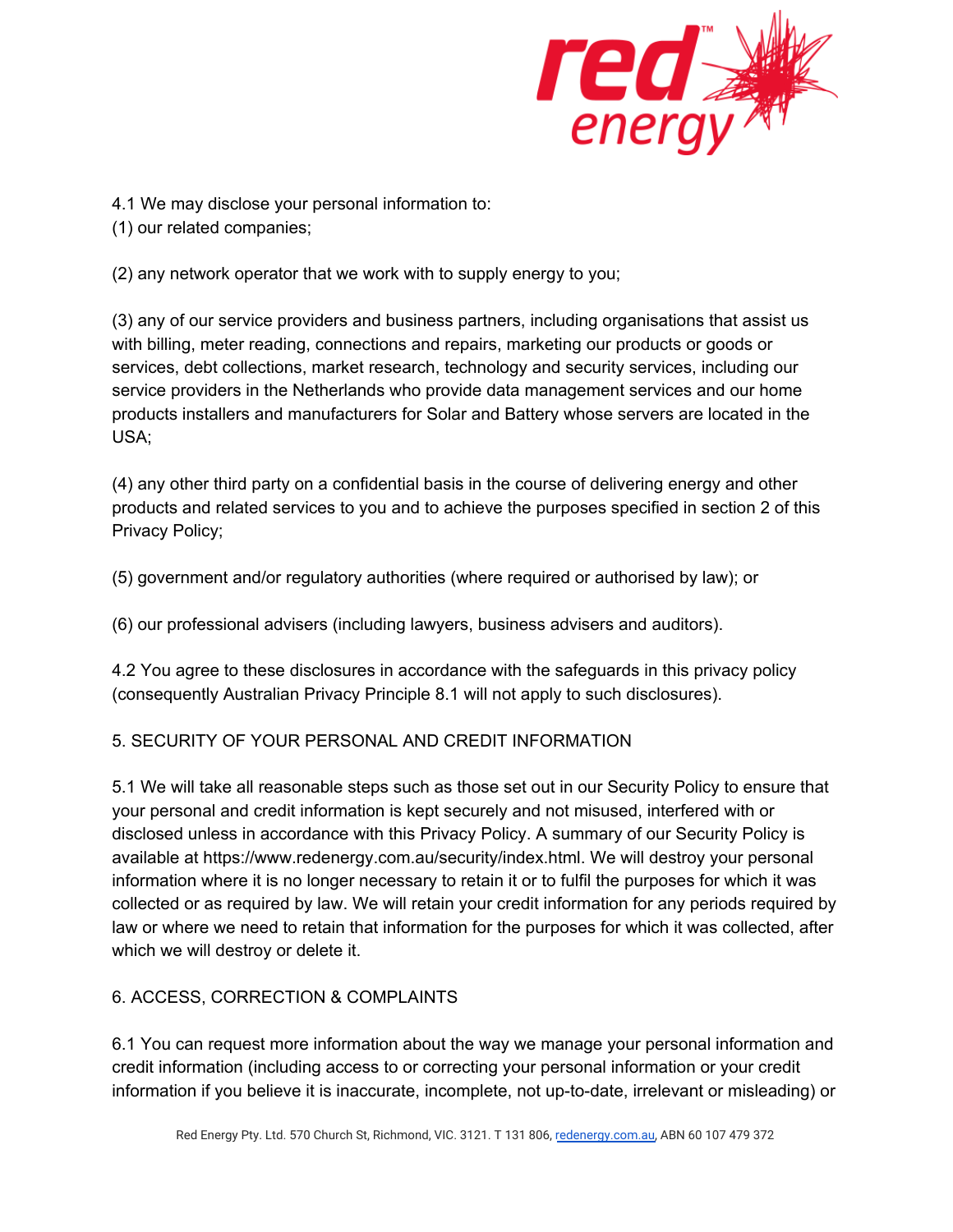

make a complaint by contacting Red Energy's Privacy Officer at PO Box 4136 East Richmond Vic 3121 or by calling 131 806.

6.2 We will treat your requests or complaints confidentially and will contact you to discuss your concerns and outline options regarding how they may be resolved. We will contact you within a reasonable time after receipt of your complaint and aim to resolve your complaint in a timely and appropriate manner.

6.3 We may deny your request for access to personal information or credit information that we hold about you in limited circumstances, in accordance with the Privacy Act. In these circumstances, we will inform you of the reasons for our decision.

6.4 We may also charge you a reasonable fee for accessing your personal information.

6.5 If you are not satisfied with our response to your query or with our resolution of your complaint, then you may make a further complaint to the OAIC (see http://www.oaic.gov.au for more information on how to do this). If your complaint relates to credit information, you may also make a complaint to a third party dispute resolution provider instead of the OAIC. We will advise you of the name and contact details of this third party when we contact you to discuss your complaint.

## 7. OUR WEBSITE

7.1 This Privacy Policy also applies to your use of our website and any personal information that you provide to us when using our website.

7.2 We use 'cookies' to provide a secure, personalised experience on our website. Cookies are small data files that a website is able to place on a user's computer hard drive or in its memory to record aspects of that user's experience of the website.

(1) From time to time we may work with organisations to track non-personally identifiable parts of the website to facilitate digital media activity with them.

7.3 Cookies on this website are used as identifiers, and will not contain or store any information about a user.You will need to enable cookies on your browser to access the signed-in areas of our website.

7.4 Our website uses cookies in two different ways:

(1) when you are browsing any part of our site we will use a cookie that is stored on a computer's hard drive to track which areas of the site are accessed. The cookie does not allow